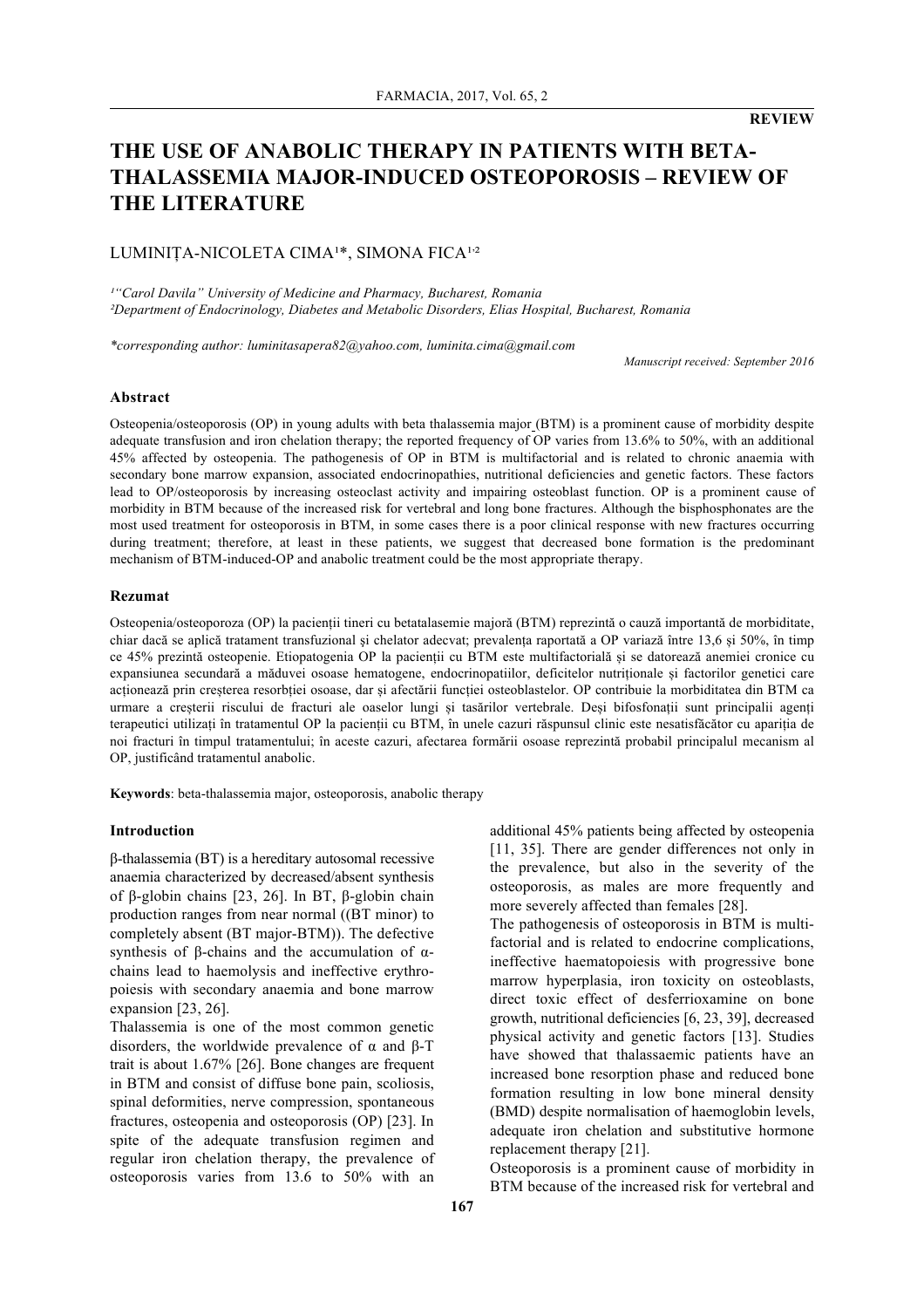long bone fractures [40]. The early detection of bone disease, regular transfusions and adequate iron chelation therapy, calcium and vitamin D administration, physical activity, early identification of endocrine complications and hormone replacement therapy should be considered in every patient with BTM in order to prevent bone disease [28]. In the last decade, the use of bisphosphonates (BP) in BTM has been the mainstay of OP treatment as they are potent inhibitors of osteoclast activation and the central mechanism for bone loss in BTM patients is thought to be the enhanced bone resorption [11, 14]. Patients with BTM also exhibit a suppression of osteoblast activity with reduced bone formation markers. Therefore, some of the patients who are reluctant to BP treatment could benefit from anabolic therapy with parathyroid hormone (PTH) [11, 34].

### **Pathogenesis of beta-thalassemia inducedosteoporosis and the risk of fracture**

Osteoporosis is a frequent complication of betathalassemia major with an aetiology incompletely understood [3]. As a result of inappropriate haemoglobin levels and intermittent chelation therapy, patients with BTM present with several complications: chronic liver disease, cardiomyopathy from hemochromatosis and multiple endocrinopathies (delayed puberty, hypogonadotropic hypogonadism, insufficiency of the GH-IGF1 axis (growth hormone/insulin-like growth factor), hypothyroidism, parathyroid dysfunction, diabetes mellitus). All of these lead to osteopenia/osteoporosis by increasing osteoclast activity through activation of receptor activator of nuclear factor kappa B- receptor activator of nuclear factor kappa B ligandosteoprotegerin (RANK-RANKL-OPG) pathway [11, 14] and impairing osteoblast function [3,7,13].

Hypogonadism is one of the major determinants of low bone mineral density (BMD) in BTM patients as testosterone has a direct stimulatory effect on osteoblast proliferation and differentiation [23].

IGF1 has a fundamental role in osteoblast differentiation, proliferation and function. Disturbances of the GH-IGF1 axis as a result of iron overload of different tissues (mainly anterior pituitary and liver) and infection with hepatitis C virus contributes to osteoporosis by decreasing bone formation and collagen synthesis [29].

Hypoparathyroidism is associated with low bone turnover which leads to higher bone mass compared to the age and sex-matched controls. Despite the increased bone mineral density seen on DXA (dual energy X-ray absorptiometry) scans, the skeletal microstructure is abnormal as showed by the bone histomorphometry study performed by Rubin *et al.* in patients with postsurgical hypoparathyroidism

[9, 25]. Regarding the fracture risk in hypoparathyroid patients, there are only few studies that have addressed this issue. Mendonca *et al.* demonstrated that patients with postsurgical hypoparathyroidism have an increased prevalence of vertebral morpho-metric fracture [20]. On the other hand, Underbjerg *et al.* showed that patients with postsurgical hypoparathyroidism had a lower upper extremity fracture risk compared to controls [33]. Yet, this is insufficient data to draw a conclusion regarding the fracture risk in patients with hypoparathyroidism and other studies are needed.

Diabetes mellitus is associated with increased bone mineral density as well, but the studies performed in diabetic patients with osteoporosis demonstrated that the risk of fracture is high in this population because of the poor quality of the bone, abnormal micro- and macro-architecture and increased tendency to fall [15, 16]. Hyperglycaemia increases the production of interleukin-6, thereby stimulating osteoclast function and also stimulates calciuria leading to decreased serum calcium; the glycation of collagen impairs the bone quality in diabetic patients [15].

Chronic anaemia acting by enhancing the secretion of erythropoietin with consequent bone marrow expansion may be related to the increased bone resorption through RANK/RANKL/OPG pathway [23].

Vitamin D deficiency is also an important contributor to bone mass impairment. The recently published data regarding vitamin D status in the Romanian population revealed the fact that 97.5 % of the Romanian population has an inadequate intake with a median value of the daily intake of vitamin D of 67.31 IU, ten times less than the recommended dose [38].

The iron deposits in bone produce focal osteomalacia by incorporating iron in the crystals of hydroxyapatite and impairing mineralization [11, 23, 24]. On the other hand, desferrioxamine inhibits DNA synthesis, osteoblast proliferation and osteoblast precursor's differentiation and increases osteoblast apoptosis [11, 23].

In conclusion, there are several factors implicated in the pathogenesis of OP in BTM patients, either by increasing bone resorption or impairing osteoblast function.

### **Treatment of major beta-thalassemia - induced osteoporosis**

Early recognition of osteopenia and osteoporosis is very important as it may decrease the incidence of fractures, skeletal abnormalities, spinal deformities and nerve compression. Improvement of haemoglobin levels by adequate transfusion regimen, effective iron chelation therapy, calcium and vitamin D administration during skeletal development,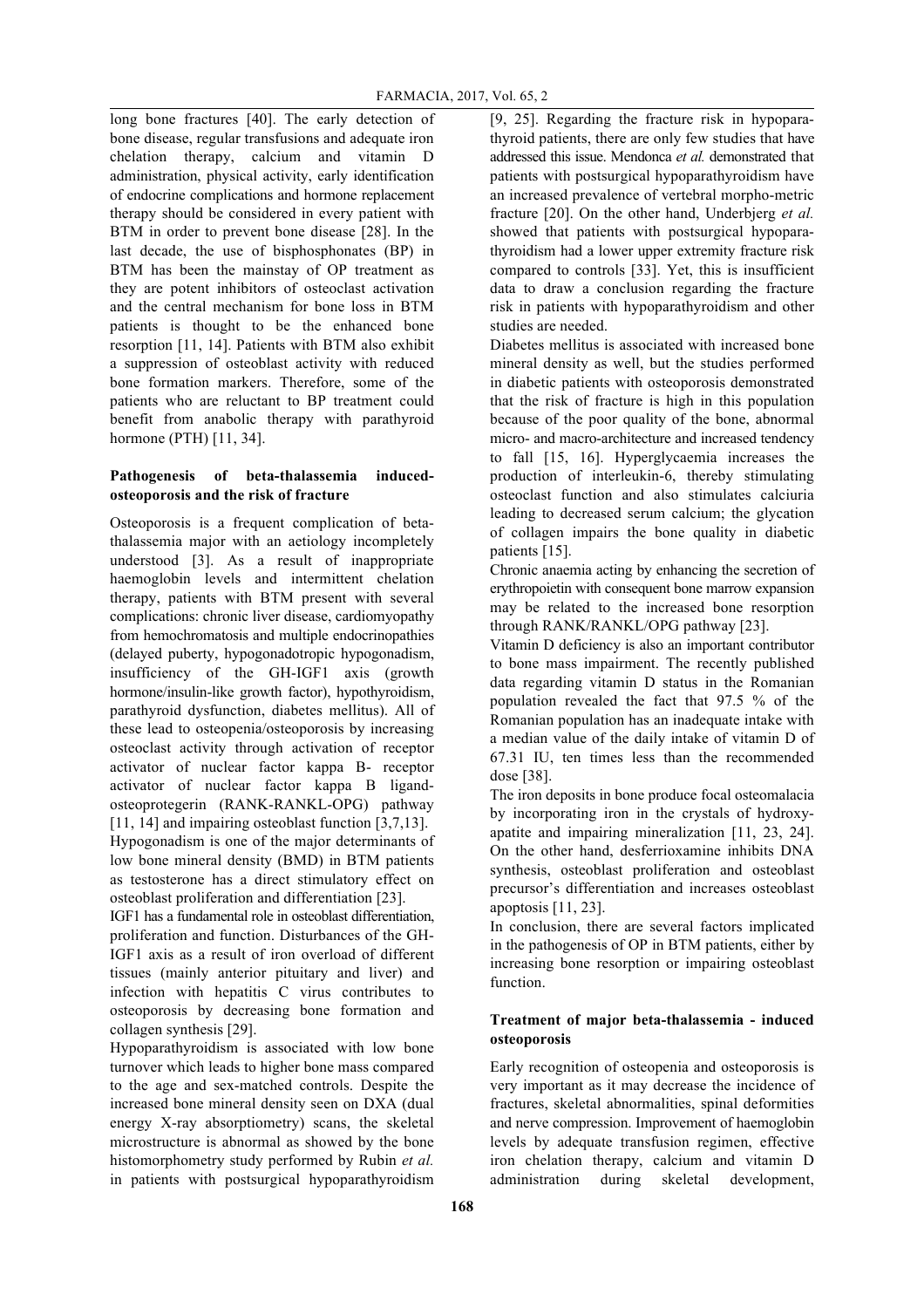encouraging physical activity and quitting smoking are the general recommendations for managing thalassemia-induced osteoporosis. Early identification and management of endocrine complications with adequate hormone replacement therapy and induction of puberty at a proper age are key points in the prevention of bone disease in patients with BTM [28, 35].

#### **Bisphosphonates**

The RANK/RANKL/OPG pathway has been recently recognised as the final mediator of osteoclast proliferation and activation [21]. Because of the proven increase of bone resorption markers in BTM, bisphosphonates have been used in the management of thalassemia-induced osteoporosis [11, 14].

Bisphosphonates are potent inhibitors of osteoclasts that act by inhibiting osteoclast recruitment and maturation, inducing osteoclast apoptosis and decreasing their attachment to the bone. Antiresorptive therapy causes refilling of the remodelling space, an increase in secondary mineralisation and stabilisation of bone architecture, improving bone strength and thus reducing the incidence of fractures. Alendronate, neridronate and zoledronic acid seem to have the greatest efficacy in terms of increasing BMD and normalizing bone turnover markers, but there is still a lack of evidence that these agents are efficient in reducing fracture risk in BTM patients [8, 14, 18, 36, 39]. In addition, there is growing evidence that bisphosphonates could be useful for the treatment of osteoporosis in diabetic patients, increasing lumbar spine bone mineral density, even if there is no extra-suppression of resorption [22]. Further studies are needed to determine the efficacy of the therapy with bisphosphonates in diabetic BTM patients.

#### **Other antiresorptive agents**

Denosumab, a human monoclonal RANKL antibody was demonstrated to increase BMD density at both lumbar spine and femoral neck in patients with BTM [40], but long term effects of this therapy and its impact on fracture prevalence are issues that need to be clarified by further studies.

## **Anabolic therapy**

Voskaridou *et al.* demonstrated that patients with BTM have increased serum levels of Dickkopf-1 (DKK1) and sclerostin [34, 37]. Dickkopf-1 is an inhibitor of the wingless-related integration site (Wnt) pathway, which is crucial for osteoblast differentiation and sclerostin is a molecule produced by osteocyte that inhibits the bone formation as well. Thus, bone formation is decreased in patients with BTM as a consequence of Wnt signalling disruption.

This observation opened the possibility that anabolic therapy could have a role in alleviating osteoporosis in some patients with major beta-thalassemia.

I-CET 2013 Recommendations for Surveillance and Treatment of Osteoporosis in Thalassemia Major suggested that novel agents that stimulate bone formation, such as teriparatide, might be useful in the management of thalassemia-induced osteoporosis [11]. Teriparatide (hPTH 1-34) is a recombinant formulation of endogenous PTH, containing a 34 amino-acid sequence that is identical to the N-terminal end of the human parathyroid hormone [4]. Teriparatide has been shown to increase both the BMD and bone mass and improve bone microarchitecture of the skeleton, leading to improved bone strength and reduced incidence of vertebral and non-vertebral fractures in osteoporotic patients [10, 27].

Teriparatide treatment increases the bone turnover, in the first phase it stimulates the bone formation, and later stimulates bone turnover (both bone formation and resorption), generating the "anabolic window" [5, 27]. Parathyroid hormone therapy improves trabecular bone volume, connectivity and morphology. PTH increases cortical porosity and bone resorption in the inner endocortical surface of the bone while enhancing periosteal apposition and increasing the outer diameter of the bone, leading in the end to a better bone geometry with increased bone strength and decreased non-vertebral fracture risk, even though BMD remains unchanged or is reduced at cortical site [17, 27].

The bone formation induced by teriparatide is due to enhanced osteoblastogenesis with an increase in osteoblast differentiation rather than increased proliferation and decreased osteoblast apoptosis. It is mediated in part by a decrease in SOST/sclerostin (gene encoding sclerostin synthesis) expression in osteocyte. Also, PTH induces skeletal expression of IGF-1 that acts like a paracrine mediator for osteoblast differentiation [27].

Teriparatide is approved for treatment of osteoporosis in individuals with a high risk of fracture, including postmenopausal women, men with primary or secondary hypogonadism and osteoporosis, glucocorticoid-induced osteoporosis and in patients with contraindications/intolerance or lack of response to antiresorptive therapy. Taking into account the fact that more than 50% of patients with thalassemia major have primary or secondary hypogonadism after the age of 20 [30] leading to secondary osteoporosis and 13.5% of thalassaemic patients have hypoparathyroidism [1], some have raised the question about the efficacy of anabolic therapy in this specific population [35]. There are few data in the literature, mainly case reports [31, 32] regarding the efficacy of anabolic therapy in patients with BTM. Trotta *et al.* reported the efficacy of PTH 1-34 in a young thalassaemic female patient that showed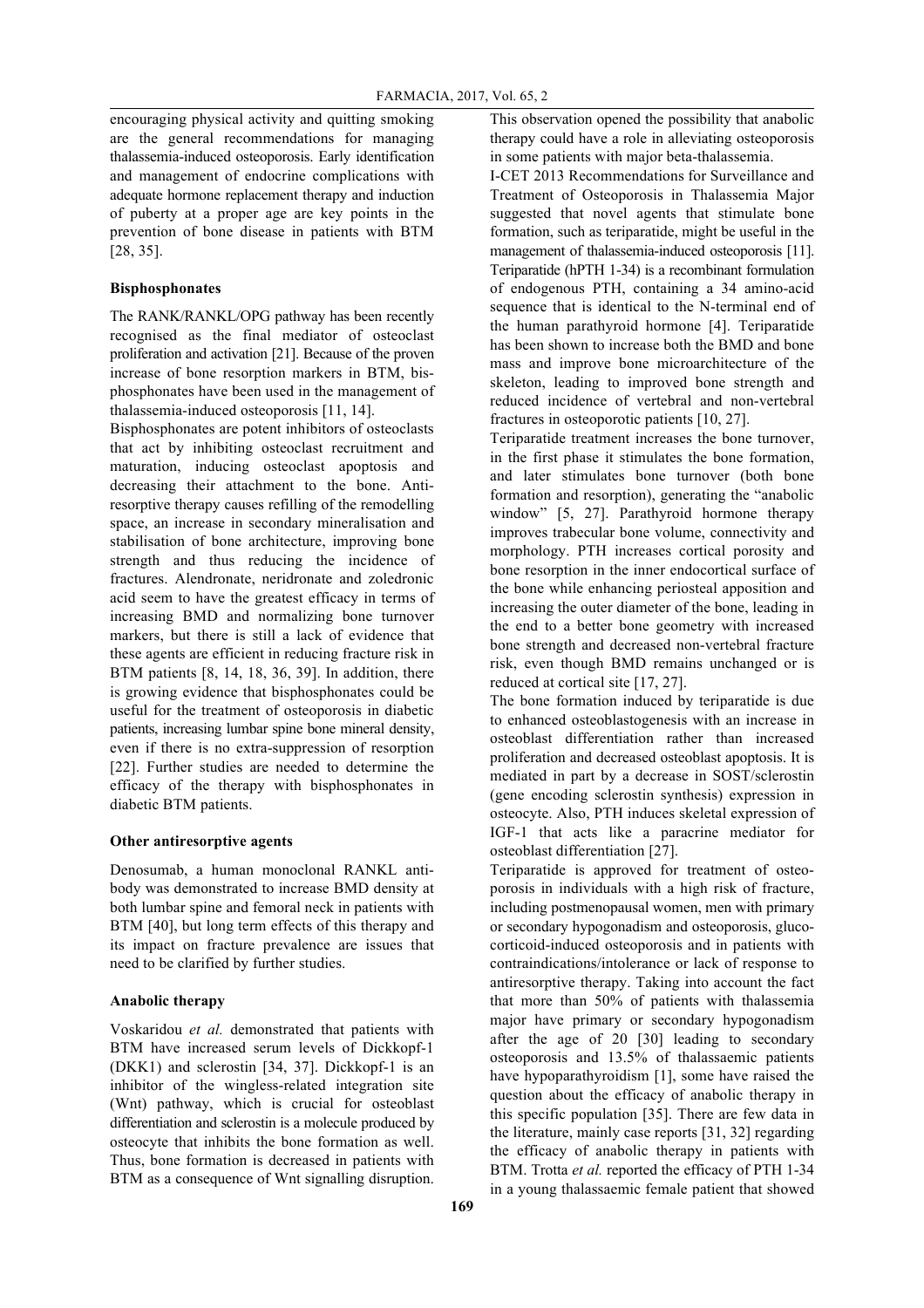multiple vertebral fractures in spite of receiving antiresorptive therapy with alendronate. After 18 months of treatment with parathyroid hormone the patient showed a decrease in her spinal pain with an improvement of the quality of life and an increased lumbar and femoral neck T score on DXA measurements [32]. Tournis *et al.* reported [31] the response of a second trial of teriparatide in an adult male patient with thalassemia major and multiple vertebral fractures. After receiving the first trial of parathyroid hormone he suffered a fragility fracture while on alendronate treatment (left ischiopubic fracture) and they decided to try a second course of teriparatide that resulted in an increase in total hip and femoral neck BMD. These reports sustain the idea that long term studies are needed to address the issue of teriparatide use in osteoporotic patients with beta-thalassemia major, focusing especially on the anti-fracture risk in order to establish evidence based practice guidelines for the management of beta-thalassemia major- induced osteoporosis.

Patients with beta-thalassemia major and associated parathyroid gland dysfunction may respond better to anabolic therapy, as teriparatide has been successfully used to treat hypoparathyroidism in some clinical trials [2, 12, 25]. When teriparatide (PTH 1-34) or parathyroid hormone (PTH 1-84) were given to patients with hypoparathyroidism, the bone mineral density decreased to normal, but the bone microarchitecture improved leading to increased bone strength [25]. In spite of the reduction in bone mineral density, the risk of fracture may be decreased as an effect of the micro-architectural changes that could offer biomechanical advantages [25], but randomised clinical trials are needed to demonstrate this aspect.

Ideally, rhPTH should be given prior to BP, especially in patients with prevalent fragility fractures, because the bisphosphonates delay the response to teriparatide [2, 12]. Yet, it is difficult to perform this in every day practice as anabolic treatment is more expensive, the administration is parenteral and the anabolic therapy is reimbursed by the insurance companies under strict conditions. Observational studies suggest that BMD decreases more rapidly in patients that don't take anti-resorptive agents after the 2-year treatment with teriparatide, whereas BP therapy maintains or even increases the BMD gain [19]. Hence, sequential therapy with BP after cessation of teriparatide may be recommended in order to preserve the BMD gain, although the benefits in terms of fracture reduction have not been demonstrated yet.

#### **Conclusions**

Despite the improvement in the therapeutic approaches, the squeals of osteoporosis are a major cause of morbidity in BTM patients. A better understanding of the mechanisms leading to osteoporosis is of great importance for the management of these patients. Osteoporosis in BTM has a complex mechanism; both increase bone resorption and decrease its rate of formation. Although the bisphosphonates are the most used treatment for osteoporosis in BTM, in some patients, decreased bone formation is the predominant mechanism and teriparatide could be the most appropriate therapy. Patients with betathalassemia major-induced osteoporosis that suffer fragility fractures while on antiresorptive therapy and patients with associated hypoparathyroidism are those who will probably show most benefit from recombinant parathyroid hormone therapy.

The timing of the anabolic treatment is important as well, as therapy with teriparatide has been shown to be more efficient if it is administered before BP in patients with osteoporosis. Another key point is the fact that the anabolic therapy should be followed by antiresorptive agents in order to maintain the BMD increment.

#### **References**

- 1. Angelopoulos N.G., Goula A., Rombopoulos G., Kaltzidou V., Katounda E., Kaltsas D., Tolis G., Hypoparathyroidism in transfusion-dependent patients with beta-thalassemia. *Journal Bone Miner. Metab.*, 2006; 24(2): 138-145.
- 2. Augustine M., Horwitz M.J., Parathyroid hormone and parathyroid hormone-related protein analogs as therapies for osteoporosis. *Curr. Osteoporos. Rep.*, 2013; 11(4): 400-406.
- 3. Baldini M., Forti S., Orsatti A., Cappellini M.D., Bone disease in adult patients with beta-thalassaemia major: a case-control study. *Intern. Emerg. Med.*, 2014; 9(1): 59-63.
- 4. Bernabei R., Martone A.M., Ortolani E., Landi F., Marzetti E., Screening, diagnosis and treatment of osteoporosis: a brief review. *Clin. Cases Miner. Bone Metab.*, 2014; 11(3): 201-207.
- 5. Bilezikian J.P., Anabolic therapy for osteoporosis. *Womens Health* (Lond. Engl.), 2007; 3(2): 243-253.
- 6. Casale M., Citarella S., Filosa A., De Michele E., Palmieri F., Ragozzino A. Amendola G., Pugliese U., Tartaglione I., Della Rocca F., Cinque P., Nobili B., Perrotta S., Endocrine function and bone disease during long-term chelation therapy with deferasirox in patients with beta-thalassemia major. *Am. J. Hematol.*, 2014; 89(12): 1102-1106.
- 7. Chatterjee R., Katz M., Bajoria R., Use of hormone replacement therapy for correction of high turnover bone disease in hypogonadal beta-Thalassemia major patients presenting with osteoporosis: comparison with idiopathic premature ovarian failure. *Hemoglobin*, 2011; 35(5-6): 653-658.
- 8. Chatterjee R., Shah F.T., Davis B., Byers M., Sooranna D., Bajoria R., Pringle J., Porter J.B., Prospective study of histomorphometry, biochemical bone markers and bone densitometric response to pamidronate in beta-thalassaemia presenting with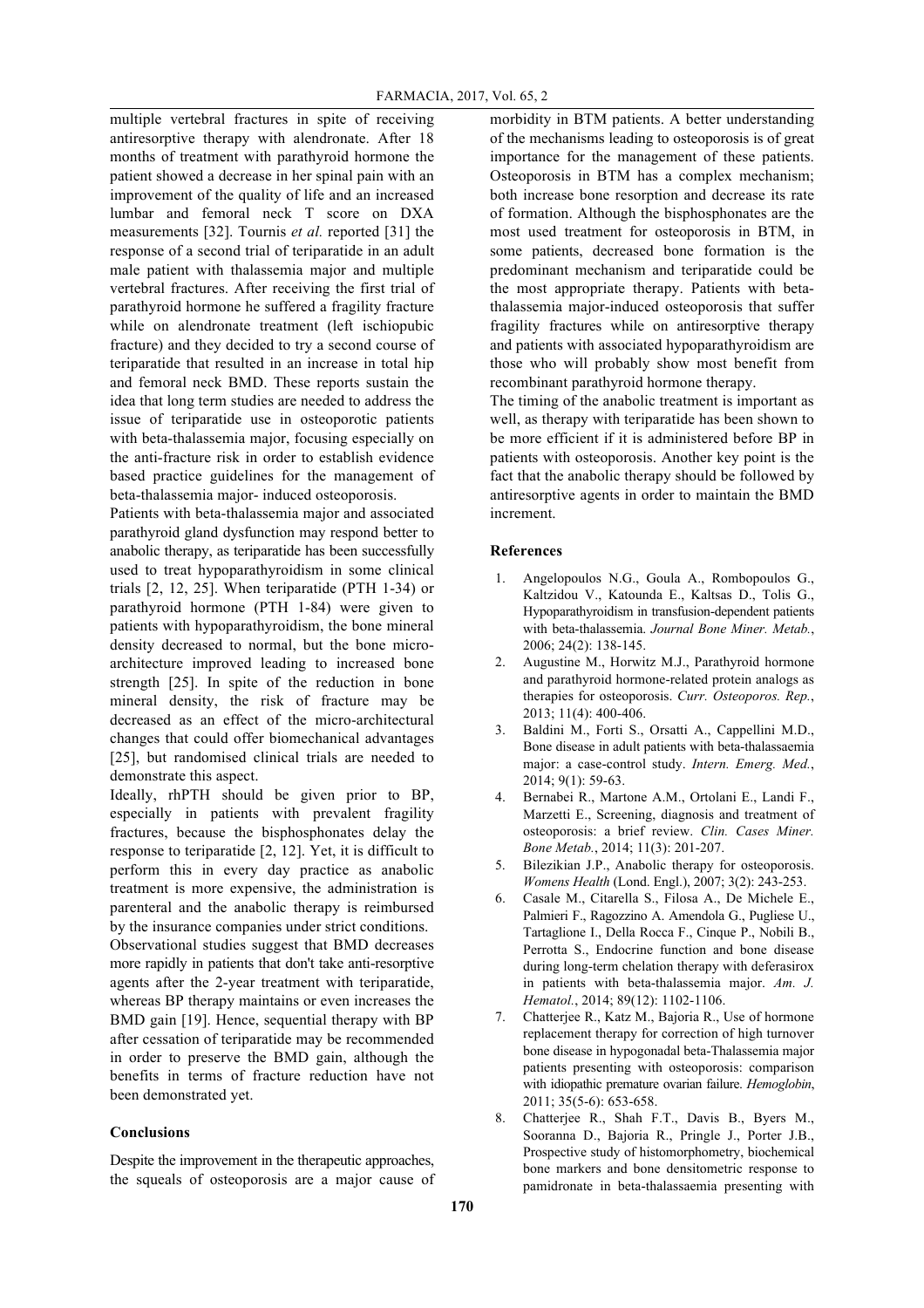osteopenia-osteoporosis syndrome. *Br. J. Haematol.*, 2012; 159(4): 462-471.

Clarke B.L., Bone disease in hypoparathyroidism. *Arq. Bras. Endocrinol. Metab.*, 2014; 58(5): 545-552.

- 10. Crandall C.J., Newberry S.J., Diamant A., Lim Y.W., Gellad W.F., Booth M.J., Motala A., Shekelle P.G., Comparative effectiveness of pharmacologic treatments to prevent fractures: an updated systematic review. *Ann. Intern. Med.*, 2014; 161(10): 711-723.
- 11. De Sanctis V., Soliman A.T., Elsedfy H., Yassin M., Canatan D., Kilinc Y., Osteoporosis in thalassemia major: an update and the I-CET 2013 recommendations for surveillance and treatment. *Pediatr. Endocrinol. Rev.*, 2013; 11(2): 167-180.
- 12. Finkelstein J.S., Hayes A., Hunzelman J.L., Wyland J.J., Lee H., Neer R.M., The effects of parathyroid hormone, alendronate, or both in men with osteoporosis. *N. Engl. J. Med.*, 2003; 349(13): 1216-1226.
- 13. Gaudio A., Morabito N., Xourafa A., Currò M., Caccamo D., Ferlazzo N.A., Macrì I., La Rosa M.A., Meo A., Ientile R., Role of genetic pattern on bone mineral density in thalassemic patients. *Clin. Biochem.*, 2010; 43(10-11): 805-807.
- 14. Giusti A., Bisphosphonates in the management of thalassemia-associated osteoporosis: a systematic review of randomised controlled trials. *J. Bone. Miner. Metab.*, 2014; 32(6): 606-615.
- 15. Jackuliac P., Payer J., Osteoporosis, Fractures, and Diabetes. *Int. J. Endocrinol.*, 2014; 2014: 820615.
- 16. Kurra S., Siris E., Diabetes and bone health: the relationship between diabetes and osteoporosisassociated fractures. *Diabetes/Metab. Res. and Rev.*, 2011; 27(5): 430-435.
- 17. Lewiecki E.M., Miller P.D., Harris S.T., Bauer D.C., Davison K.S., Dian L., Dian L., Hanley D.A., McClung M.R., Yuen C.K., Kendler D.L., Understanding and communicating the benefits and risks of denosumab, raloxifene, and teriparatide for the treatment of osteoporosis. *J. Clin. Densitom.*, 2014; 17(4): 490-495.
- 18. Mamtani M., Kulkarni H., Bone recovery after zoledronate therapy in thalassemia-induced osteoporosis: a meta-analysis and systematic review. *Osteoporos. Int.*, 2010; 21(1): 183-187.
- 19. Meier C., Lamy O., Krieg M.A., Mellinghoff H.U., Felder M., Ferrari S., Rizzoli R., The role of teriparatide in sequential and combination therapy of osteoporosis. *Swiss Med. Wkly.*, 2014; 144: w13952.
- 20. Mendonca M.L., Pereira F., Nogueira-Barbosa M., Monsignore L., Teixeira S., Watanabe P.C., Maciel L.M., de Paula F.J., Increased morphometric fracture in patients with postsurgical hypoparathyroidism despite normal bone mineral density. *BMC Endocr. Disord.*, 2013; 13(1): 1-8.
- 21. Morabito N., Russo G., Gaudio A., Frisina N., The "lively" cytokines network in beta-Thalassemia Majorrelated osteoporosis. *Bone*, 2007; 40(6): 1588-1594.
- 22. Nan R., Grigorie D., Cursaru A., Sucaliuc A., Drăgut R., Rusu E., Mușat M., Radulian G., Bisphosphonates a good choice for women with type 2 diabetes and postmenopausal osteoporosis?. *Farmacia*, 2016; 64(2): 257-261.
- 23. Perisano C., Marzetti E., Spinelli M.S., Callà C., Graci C., Maccauro G., Physiopathology of Bone

Modifications in beta-Thalassemia. *Anemia*, 2012; 2012: 320737.

- 24. Rossi F., Perrotta S., Bellini G., Luongo L., Tortora C., Siniscalco D., Francese M., Torella M., Nobili B., Di Marzo V., Maione S., Iron overload causes osteoporosis in Thalassemia Major patients through interaction with TRPV1 channels. *Haematologica*, 2014; 99: 1876-1884.
- 25. Rubin M., Bilezikian J.P., Hypoparathyroidism: clinical features, skeletal microstructure and parathyroid hormone replacement. *Arq. Bras. Endocrinol. Metab.*, 2010; 54(2): 220-226.
- 26. Rund D., Rachmilewitz E., Beta-thalassemia. *N. Engl. J. Med.*, 2005; 353(11): 1135-1146.
- 27. Silva B.C., Costa A.G., Cusano N.E., Kousteni S., Bilezikian J.P., Catabolic and anabolic actions of parathyroid hormone on the skeleton. *J. Endocrinol. Invest.*, 2011; 34(10): 801-810.
- 28. Skordis N., Toumba M., Bone disease in thalassaemia major: recent advances in pathogenesis and clinical aspects. *Pediatr. Endocrinol. Rev.*, 2011; 8 Suppl 2: 300-306.
- 29. Soliman A., De Sanctis V., Elalaily R. and Yassin M., Insulin-like growth factor-I and factors affecting it in thalassemia major. *Indian. J. Endocrinol. Metab.*, 2015; 19(2): 245-251.
- 30. Toumba M., Sergis A., Kanaris C., Skordis N., Endocrine complications in patients with thalassaemia major. *Pediatr. Endocrinol. Rev.*, 2007; 5(2): 642-648.
- 31. Tournis S., Dede A.D., Savvidis C., Triantafyllopoulos I.K., Kattamis A., Papaioannou N., Effects of teriparatide retreatment in a patient with β-thalassemia major. *Transfusion*, 2015; 55(12): 2905-2910.
- 32. Trotta A., Corrado A., Cantatore F.P., Anabolic therapy of induced osteoporosis in beta-thalassaemia major: case report and literature review. *Reumatismo*, 2010; 62(2): 119-126.
- 33. Underbjerg L., Sikjaer T., Mosekilde L., Rejnmark L., Post-surgical hypoparathyroidism- risk of fractures, psychiatric diseases, cancer, cataract, and infections. *J. Bone. Miner. Res.*, 2014; 29(11): 2504-2510.
- 34. Voskaridou E., Christoulas D., Xirakia C., Varvagiannis K., Boutsikas G., Bilalis A., Kastritis E., Papatheodorou A., Terpos E., Serum Dickkopf-1 is increased and correlates with reduced bone mineral density in patients with thalassemia-induced osteoporosis. Reduction post-zoledronic acid administration. *Haematologica*, 2009; 94(5): 725-728.
- 35. Voskaridou E., Terpos E., Taher A., Guidelines for the Management of Transfusion Dependent Thalassaemia (TDT) [Internet].  $3<sup>rd</sup>$  edition, Chapter 10, Osteoporosis.
- 36. Voskaridou, E., Christoulas D., Konstantinidou M., Tsiftsakis E., Alexakos P., Terpos E., Continuous improvement of bone mineral density two years post zoledronic acid discontinuation in patients with thalassemia-induced osteoporosis: long-term follow-up of a randomized, *placebo*-controlled trial. *Haematologica*, 2008; 93(10): 1588-1590.
- 37. Voskaridou E., Christoulas D., Plata E., Bratengeier C., Anastasilakis A.D., Komninaka V., High circulating sclerostin is present in patients with thalassemiaassociated osteoporosis and correlates with bone mineral density. *Horm. Metab. Res.*, 2012; 44(12): 909-913.